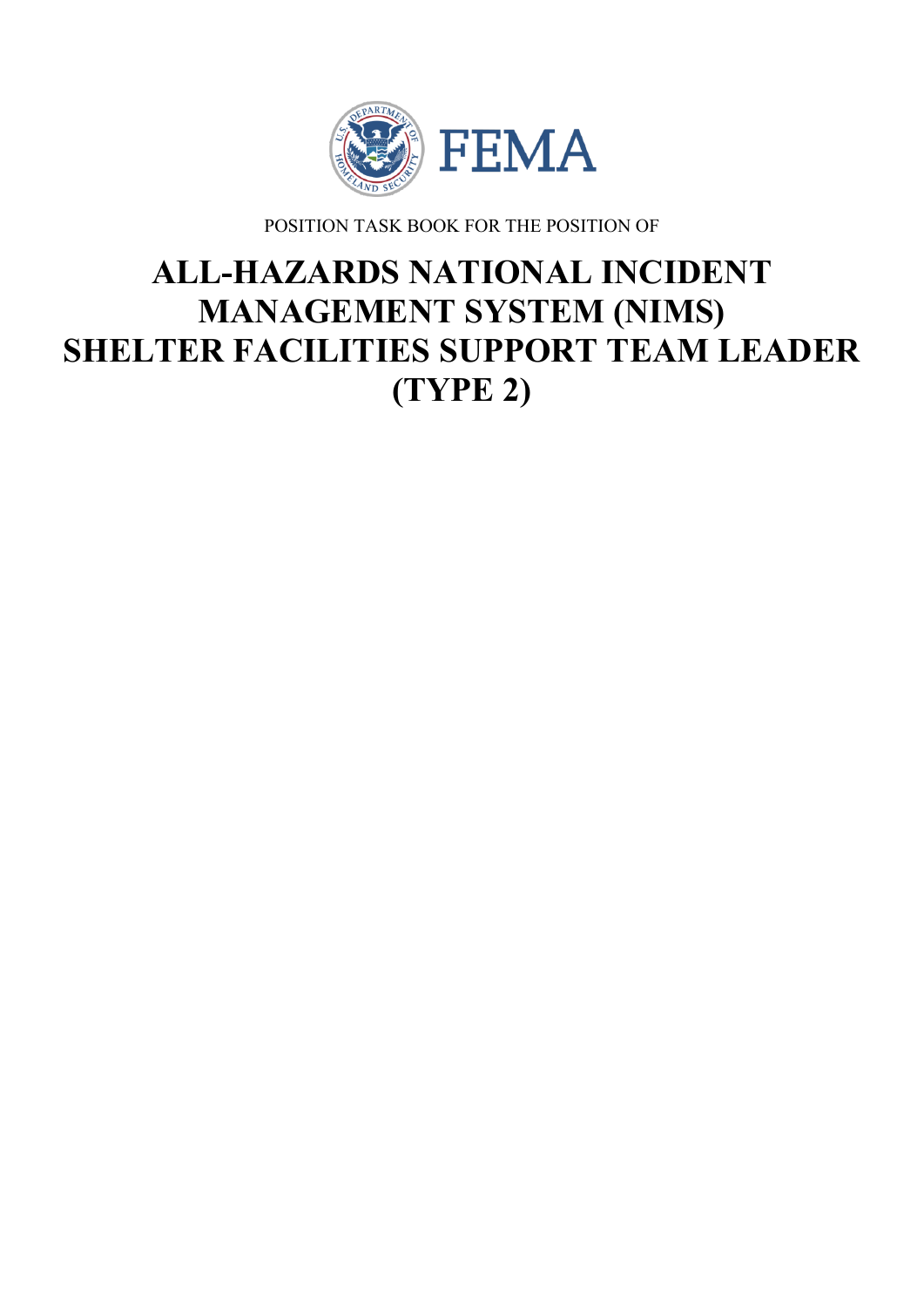# **SHELTER FACILITIES SUPPORT TEAM LEADER (TYPE 2)**

## *1. Competency:* **Assume position responsibilities**

*Description:* Successfully assume the role of Shelter Facilities Support Team Leader and initiate position activities at the appropriate time according to the following behaviors.

#### *1a. Behavior:* **Establish effective relationships with relevant personnel**

| <b>TASK</b>                                                                                                                                                                                                                                                                     | <b>CODE</b> | <b>EVALUATION</b><br><b>RECORD#</b> | <b>EVALUATOR</b><br><b>INITIALS AND</b><br><b>DATE</b> |
|---------------------------------------------------------------------------------------------------------------------------------------------------------------------------------------------------------------------------------------------------------------------------------|-------------|-------------------------------------|--------------------------------------------------------|
| 1. Establish and maintain positive interpersonal and<br>interagency working relationships:<br>• Outgoing incident staff or Shelter Management Team<br>• Local agencies<br>• Hosting shelter<br>$\bullet$ Policy group<br>$\bullet$ Public<br>• Supporting agencies<br>• Vendors | E, F, I     |                                     |                                                        |

#### *1b. Behavior:* **Gather, update, and apply situational information relevant to the assignment**

| <b>TASK</b>                                                                                                                                                                                                                                                                                                                                                                                                                                                                                                                                                                                                                                                                                                                                         | <b>CODE</b> | <b>EVALUATION</b><br><b>RECORD#</b> | <b>EVALUATOR</b><br><b>INITIALS AND</b><br><b>DATE</b> |
|-----------------------------------------------------------------------------------------------------------------------------------------------------------------------------------------------------------------------------------------------------------------------------------------------------------------------------------------------------------------------------------------------------------------------------------------------------------------------------------------------------------------------------------------------------------------------------------------------------------------------------------------------------------------------------------------------------------------------------------------------------|-------------|-------------------------------------|--------------------------------------------------------|
| 2. Collect information from outgoing Shelter Facilities<br>Support Team Leader or other personnel responsible for<br>the team:<br>• Information on incident relevant to the team's support<br>activities<br>• Information on the organizational structure                                                                                                                                                                                                                                                                                                                                                                                                                                                                                           | E, F, I     |                                     |                                                        |
| 3. Receive initial briefing from supervisor—one-on-one or<br>in team meetings:<br>• Incident priorities, goals, and objectives<br>• Initial instructions concerning team priorities<br>• Expected time frames for briefings, planning meetings, and<br>team meetings<br>• Any limitations and constraints that affect operations and<br>strategies<br>$\bullet$ Review:<br>$\circ$ Incident<br>$\circ$ Shelter<br>$\circ$ Current national<br>○ Assigned resources and their status<br>○ Facility for shelter, including surrounding grounds and<br>parking lot<br>○ Established and operating facilities<br>○ Anticipated incident duration, size, and type<br>o Team responsibilities and expectation<br>• Tour shelter facility, if already open | E, F, I     |                                     |                                                        |

#### *1c. Behavior:* **Successfully assume the role of Shelter Facilities Support Team Leader and initiate position activities**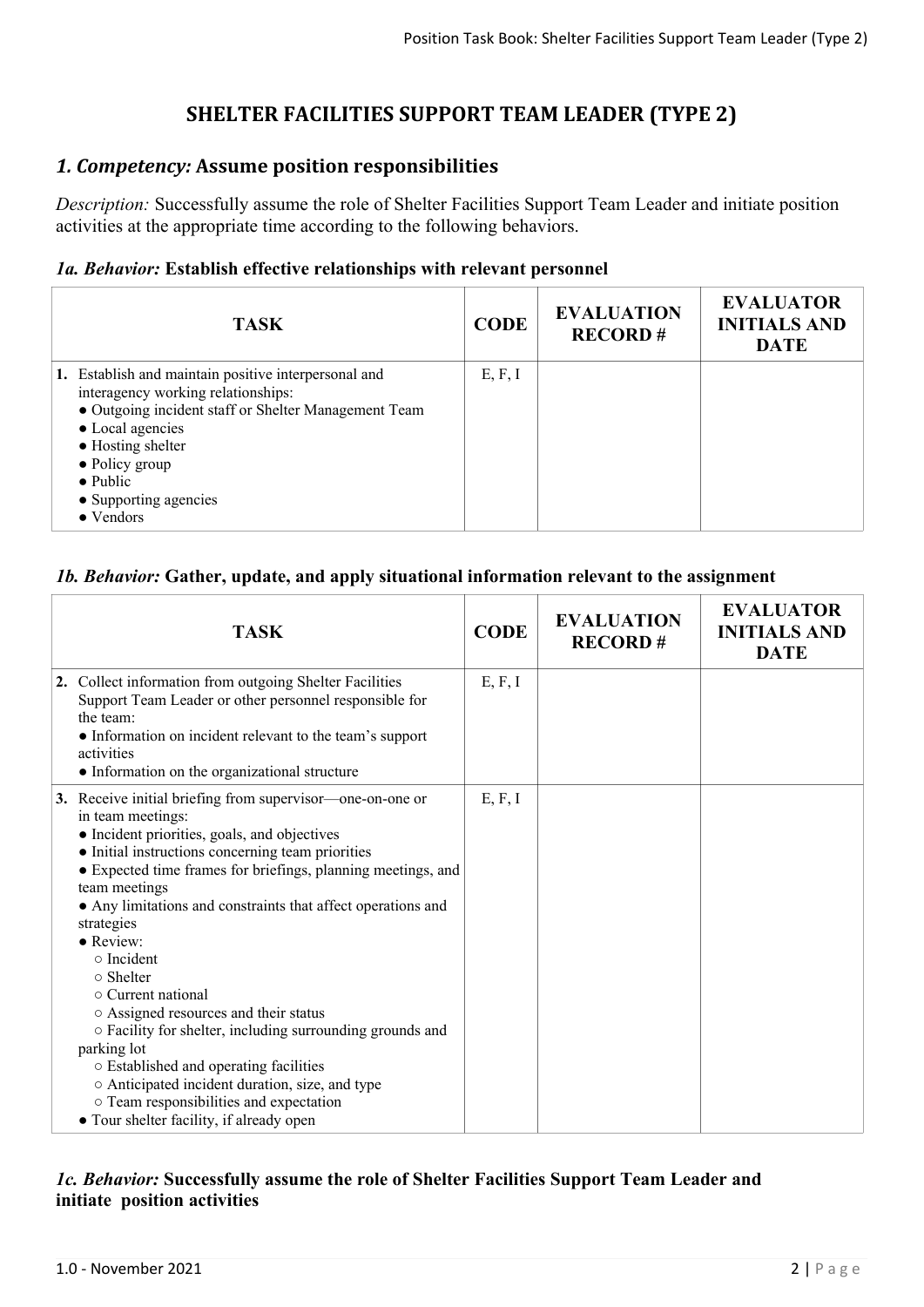| TASK                                                                                                                                                                                                                                                                                             | <b>CODE</b> | <b>EVALUATION</b><br><b>RECORD#</b> | <b>EVALUATOR</b><br><b>INITIALS AND</b><br><b>DATE</b> |
|--------------------------------------------------------------------------------------------------------------------------------------------------------------------------------------------------------------------------------------------------------------------------------------------------|-------------|-------------------------------------|--------------------------------------------------------|
| 4. Relay, support, and maintain operational rhythm:<br>• Assist in preparation of a shelter support plan, gathering<br>information from all appropriate shelter personnel to<br>determine support needs<br>• Complete situation reports for the team related to the<br>current operational phase | E, F, I     |                                     |                                                        |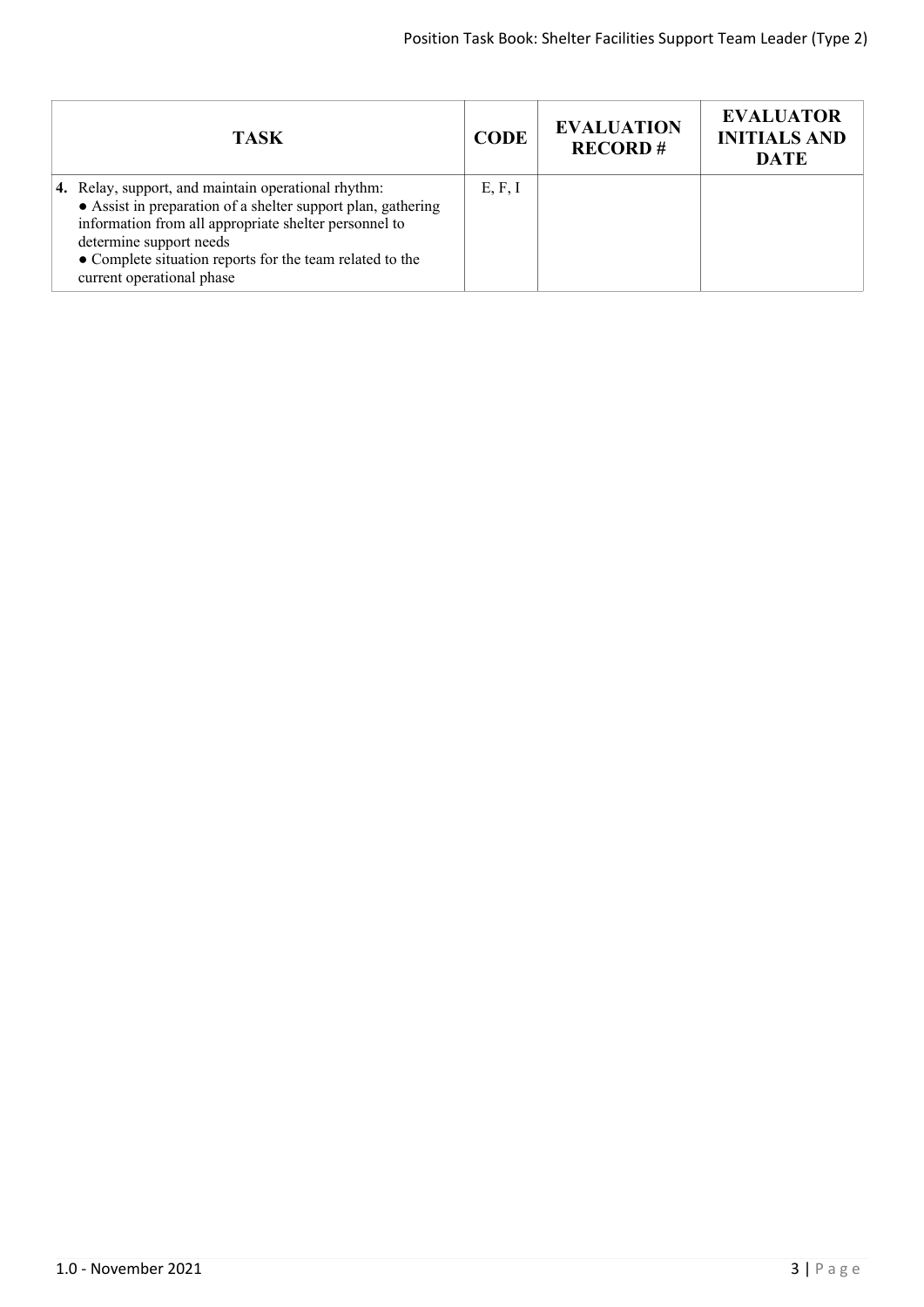# *2. Competency:* **Communicate effectively**

*Description:* Use suitable communication techniques to share relevant information with appropriate personnel on a timely basis to accomplish objectives in a potentially rapidly changing environment.

| 2a. Behavior: Ensure documentation is complete and disposition is appropriate |  |  |  |
|-------------------------------------------------------------------------------|--|--|--|
|-------------------------------------------------------------------------------|--|--|--|

| TASK                                                                                                                                                                                                                                                                                                                                                                                                                           | <b>CODE</b> | <b>EVALUATION</b><br><b>RECORD#</b> | <b>EVALUATOR</b><br><b>INITIALS AND</b><br><b>DATE</b> |
|--------------------------------------------------------------------------------------------------------------------------------------------------------------------------------------------------------------------------------------------------------------------------------------------------------------------------------------------------------------------------------------------------------------------------------|-------------|-------------------------------------|--------------------------------------------------------|
| <b>5.</b> Ensure incident documentation and administrative<br>requirements are complete, according to the supervisor's<br>direction:<br>• Submit incident narrative to supervisor<br>• Complete and submit activity log to Documentation Unit<br>or appropriate personnel for each operational period<br>• Ensure all personnel and equipment time records are<br>complete and submitted at the end of each operational period | E, F, I     |                                     |                                                        |
| 6. Ensure that a system is in place to track all expenses and<br>financial commitments.                                                                                                                                                                                                                                                                                                                                        | E, F, I     |                                     |                                                        |
| 7. Ensure the protection of Personally Identifiable Information<br>(PII).                                                                                                                                                                                                                                                                                                                                                      | E, F, I     |                                     |                                                        |
| 8. Establish and implement systems to track donated<br>materials and services to ensure accountability:<br>• Support future recognition of donors<br>• Document donor's point of contact (POC) information<br>• Document size, amount, location, type, date, and of<br>donation time                                                                                                                                           | E, F, I     |                                     |                                                        |
| 9. Identify and and document equipment loaned or rented to the<br>shelter                                                                                                                                                                                                                                                                                                                                                      | E, F, I     |                                     |                                                        |
| 10. Maintain an inventory of all shelter supplies and equipment,<br>including donated items.                                                                                                                                                                                                                                                                                                                                   | E, F, I     |                                     |                                                        |
| 11. Track expenditures of all supplies and equipment.                                                                                                                                                                                                                                                                                                                                                                          | E, F, I     |                                     |                                                        |

### *2b. Behavior:* **Develop and implement plans**

| <b>TASK</b>                                                                                                                                                                                  | <b>CODE</b> | <b>EVALUATION</b><br><b>RECORD#</b> | <b>EVALUATOR</b><br><b>INITIALS AND</b><br><b>DATE</b> |
|----------------------------------------------------------------------------------------------------------------------------------------------------------------------------------------------|-------------|-------------------------------------|--------------------------------------------------------|
| 12. Participate in the preparation of other relevant plans for the<br>team<br>• Shelter support plan<br>• Demobilization plan<br>• Evacuation plan<br>• Continuity of Operations (COOP) plan | E, F, I     |                                     |                                                        |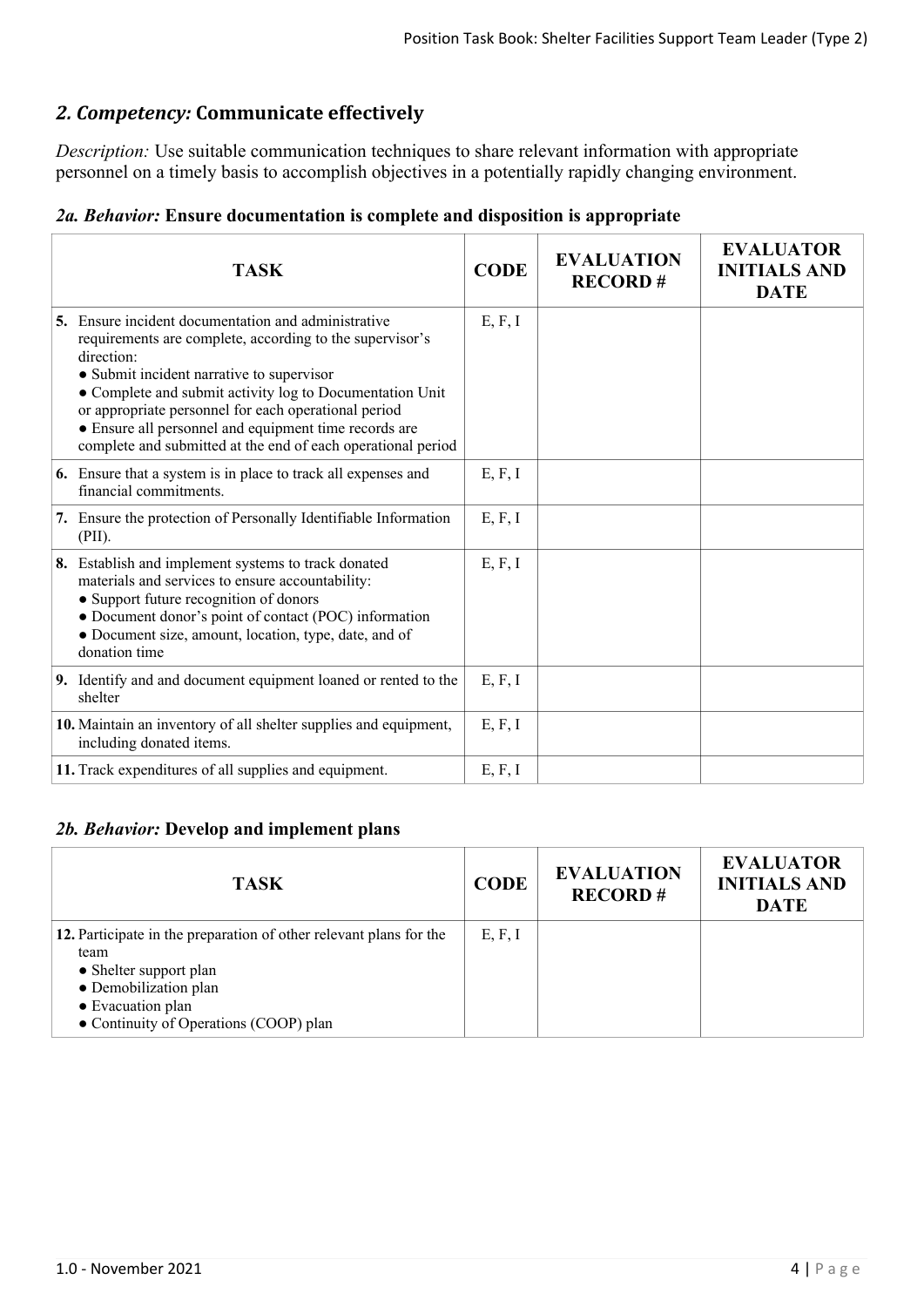## *3. Competency:* **Ensure completion of assigned actions to meet identified objectives**

*Description:* Identify, analyze, and apply relevant situational information and evaluate actions to complete assignments safely and meet identified objectives. Complete actions within established time frame.

## *3a. Behavior:* **Execute assigned tasks, assess progress, and make necessary adjustments**

| <b>TASK</b>                                                                                                                                                                                                                                                                                                                                                                                            | <b>CODE</b> | <b>EVALUATION</b><br><b>RECORD#</b> | <b>EVALUATOR</b><br><b>INITIALS AND</b><br><b>DATE</b> |
|--------------------------------------------------------------------------------------------------------------------------------------------------------------------------------------------------------------------------------------------------------------------------------------------------------------------------------------------------------------------------------------------------------|-------------|-------------------------------------|--------------------------------------------------------|
| 13. Arrange for regular cleaning of the shelter, including food<br>preparation areas, feeding areas, dormitories, common areas,<br>restrooms, and showers.                                                                                                                                                                                                                                             | E, F, I     |                                     |                                                        |
| 14. Complete a preoccupancy inspection with facility<br>representative.                                                                                                                                                                                                                                                                                                                                | E, F, I     |                                     |                                                        |
| 15. Coordinate with the Shelter Manager to identify accessible<br>areas for:<br>$\bullet$ Reception<br>• Registration<br>• Health and mental health services<br>• Dormitory<br>$\bullet$ Cafeteria<br>• Child care<br>• Recreation<br>• Restrooms, bathrooms, shower facilities (resident and staff<br>use)<br>• Shelter Manager's office<br>• Storage area for supplies<br>• Other areas as necessary | E, F, I     |                                     |                                                        |
| 16. Determine purchasing procedures with Shelter Manager and<br>Logistics Unit.                                                                                                                                                                                                                                                                                                                        | E, F, I     |                                     |                                                        |
| 17. Ensure a process is in place to procure food, working with<br>the Shelter Manager and Feeding Team Leader                                                                                                                                                                                                                                                                                          | E, F, I     |                                     |                                                        |
| 18. Ensure facility complies with applicable Americans with<br>Disabilities Act (ADA) regulations and accessibility<br>guidelines                                                                                                                                                                                                                                                                      | E, F, I     |                                     |                                                        |
| 19. Ensure security inside and outside the facility.                                                                                                                                                                                                                                                                                                                                                   | E, F, I     |                                     |                                                        |
| 20. Ensure that adequate numbers of toilets, showers,<br>handwashing stations, and hygiene facilities are available in<br>the shelter, including accessible units.                                                                                                                                                                                                                                     | E, F, I     |                                     |                                                        |
| 21. Ensure that laundry facilities are available.                                                                                                                                                                                                                                                                                                                                                      | E, F, I     |                                     |                                                        |
| 22. Ensure that regular trash removal and recycling services are<br>in place.                                                                                                                                                                                                                                                                                                                          | E, F, I     |                                     |                                                        |
| 23. Ensure that the team promptly processes invoices for<br>payment                                                                                                                                                                                                                                                                                                                                    | E, F, I     |                                     |                                                        |
| 24. Establish procedures for controlling traffic and parking:<br>• Ensure accessible parking and entryway                                                                                                                                                                                                                                                                                              | E, F, I     |                                     |                                                        |
| 25. Order additional supplies.                                                                                                                                                                                                                                                                                                                                                                         | E, F, I     |                                     |                                                        |
| 26. Order necessary materials, supplies and equipment ensure<br>support for residents with AFN.                                                                                                                                                                                                                                                                                                        | E, F, I     |                                     |                                                        |
| 27. Order necessary materials, supplies, and equipment to ensure<br>proper sanitation and personal hygiene.                                                                                                                                                                                                                                                                                            | E, F, I     |                                     |                                                        |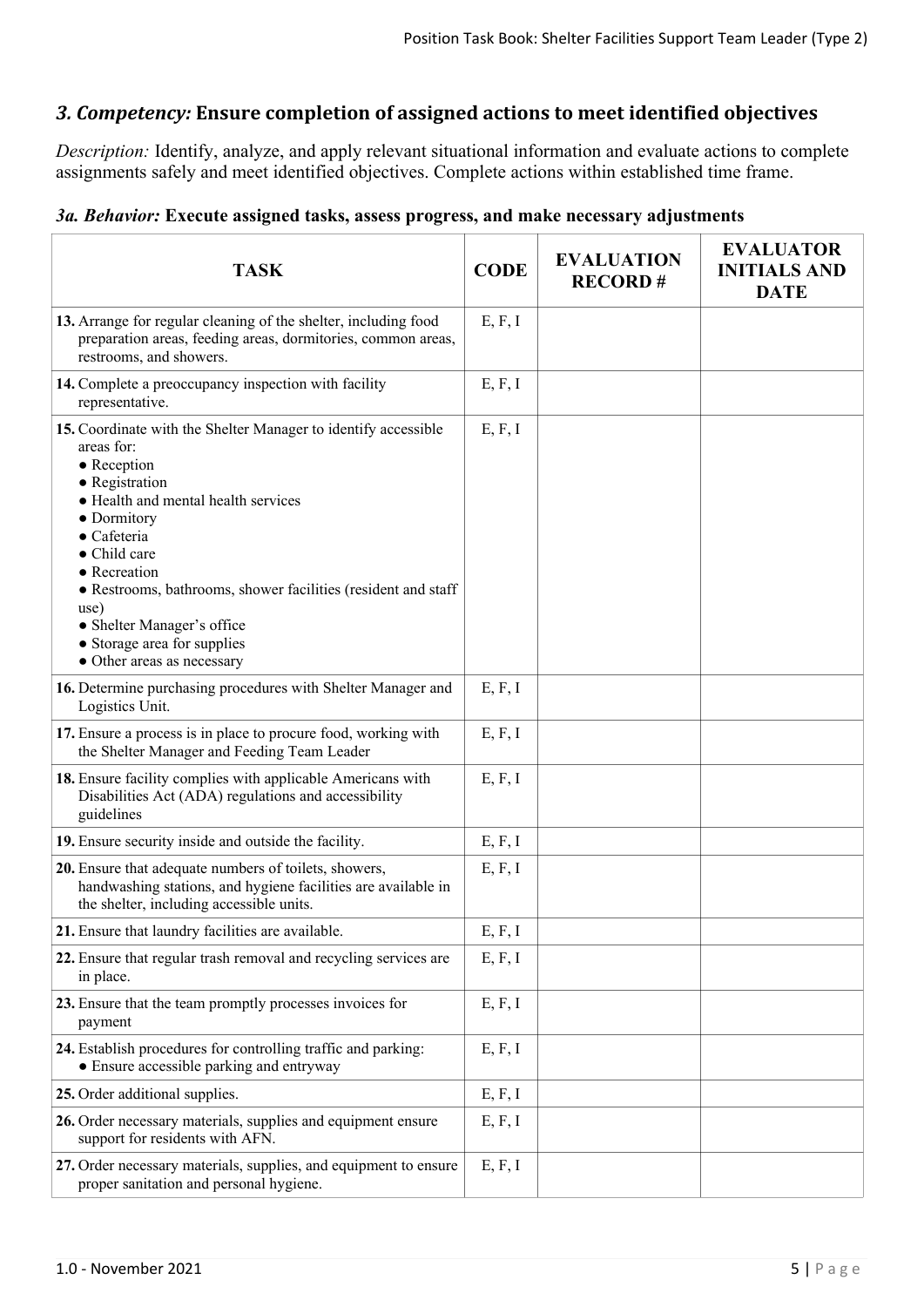| 28. Prioritize work, while taking into account immediate support<br>for the Shelter Manager and other Shelter Management<br>Team leaders. | E, F, I |  |
|-------------------------------------------------------------------------------------------------------------------------------------------|---------|--|
| 29. Secure equipment, supplies, and materials belonging to the<br>facility not available for use by the shelter                           | E, F, I |  |

# *3b. Behavior:* **Plan for demobilization and ensure staff follow procedures**

| <b>TASK</b>                                                                                                                                                                                                                                                                                                                                                                                                                      | <b>CODE</b> | <b>EVALUATION</b><br><b>RECORD#</b> | <b>EVALUATOR</b><br><b>INITIALS AND</b><br><b>DATE</b> |
|----------------------------------------------------------------------------------------------------------------------------------------------------------------------------------------------------------------------------------------------------------------------------------------------------------------------------------------------------------------------------------------------------------------------------------|-------------|-------------------------------------|--------------------------------------------------------|
| 30. Coordinate with the AHJ to conduct a final inspection and<br>return the facility to routine use:<br>• Note any missing items or damaged portions of the<br>facility, grounds, and parking lot                                                                                                                                                                                                                                | E, F, I     |                                     |                                                        |
| 31. Ensure facility is clean and returned to preoccupancy<br>condition; coordinate with Logistics Unit if additional costs<br>are involved.                                                                                                                                                                                                                                                                                      | E, F, I     |                                     |                                                        |
| 32. Ensure the team provides all vendors and suppliers with final<br>payment instructions, according to the Authority Having<br>Jurisdiction's (AHJ) established system.                                                                                                                                                                                                                                                         | E, F, I     |                                     |                                                        |
| 33. Help develop, approve, and implement demobilization plan<br>• Coordinate with supervisor during development and<br>implementation<br>• Coordinate with appropriate partners regarding<br>demobilization procedures<br>• Coordinate team needs and responsibilities<br>• Coordinate with supervisor for transfer or release of staff<br>• Provide information to supervisor to assist with decisions<br>on release priorities | E, F, I     |                                     |                                                        |
| 34. Return all other supplies and equipment to their owners or<br>the central storage facility; give the Shelter Manager and<br>Logistics Unit a list of items returned.                                                                                                                                                                                                                                                         | E, F, I     |                                     |                                                        |
| 35. Return all rented or borrowed equipment and provide<br>receipts to Shelter Manager and Logistics Unit.                                                                                                                                                                                                                                                                                                                       | E, F, I     |                                     |                                                        |
| 36. Verify inventory of facility equipment, supplies, and<br>materials and determine reimbursement eligibility for any<br>items used, damaged, or destroyed.                                                                                                                                                                                                                                                                     | E, F, I     |                                     |                                                        |